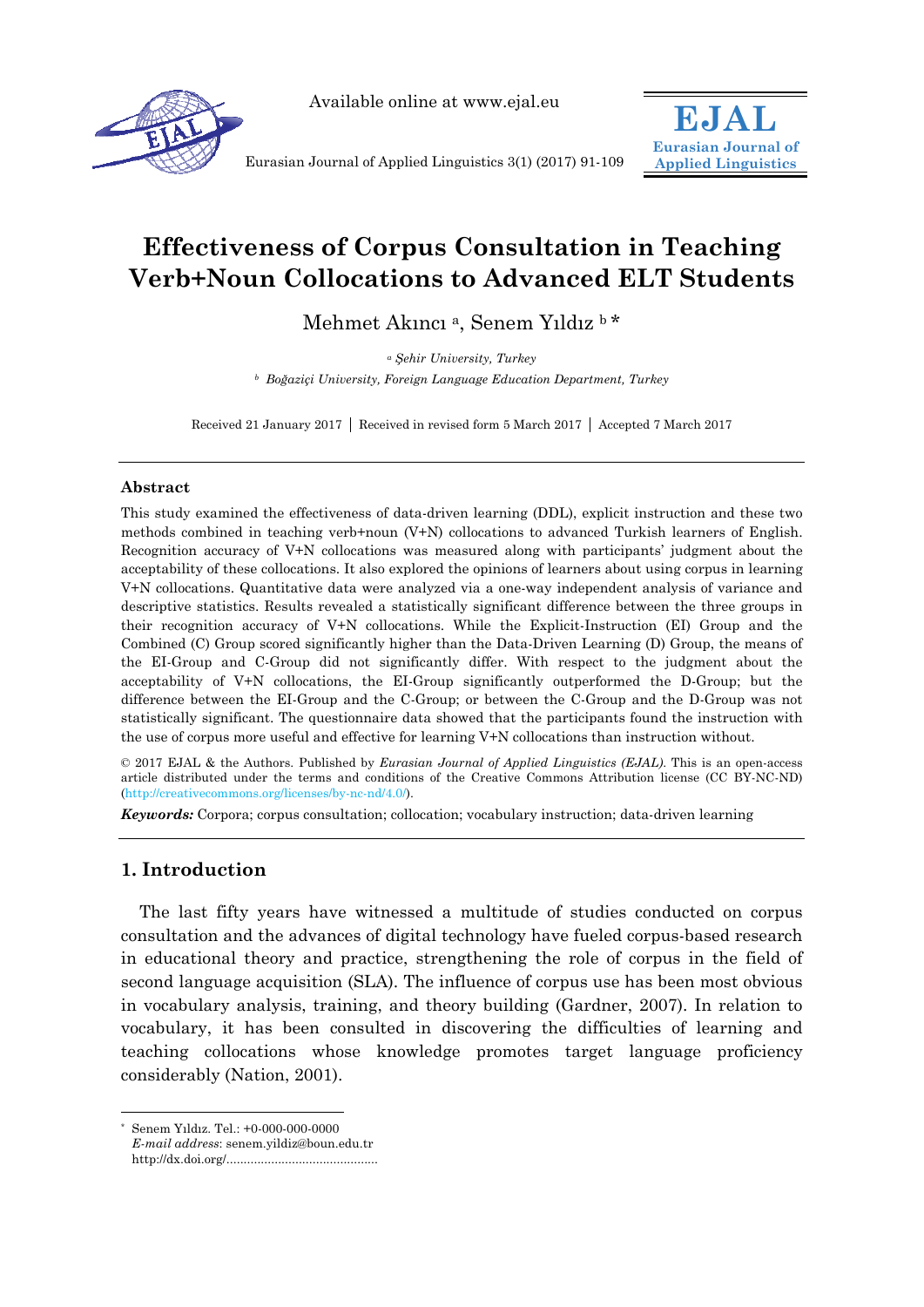Introduced by Johns (1991) and based on corpus consultation, data-driven learning (DDL) has been regarded as an innovative strategy in English language teaching (ELT). In spite of the research supporting DDL in teaching collocations (Chan & Liou, 2005; Çelik, 2011; Daskalovska, 2015; Huang, 2014; Koosha & Jafarpour, 2006; Rezaee, Marefat & Saeedakhtar, 2014; Sun & Wang, 2003), Nesselhauf (2003, 2005) suggests that explicit attention should be paid to collocations due to the influence of L1 transfer and restrictions on collocations peculiar to the language itself. This study compares the effectiveness of DDL with explicit instruction in teaching verb+noun (V+N) collocations to advanced Turkish learners of English and explored opinions about the use of corpus data in learning and teaching collocations.

#### *1.1. Corpus and data-driven learning*

Since it was employed in the collection of Bible and the works of Shakespeare during the Middle Ages (Tribble & Jones, 1990), the definition of corpus has varied remarkably over time. In today's world, it can be defined as a principled (Conrad, 1999) and electronic (Granger, 2002) collection of naturally occurring (Leech, 1997a) written text or transcribed speech coming from various sources; and this collection offers quantitative and qualitative analysis in a fast and reliable way (Kennedy, 1998; Reppen, 2010).

Advances in technology have enabled concordancing to emerge as a trend in various formats which has profoundly affected the ability to process corpora. The Key Word in Context (KWIC) concordance is widely used by researchers to analyze lexical patterns (Koosha & Jafarpour, 2006), linguistic features (Kaur & Hegelheimer, 2005) and the frequency of occurrence of linguistic items (Granger, 2002). With the help of KWIC, learners can observe regularities (Hunston, 2002) that might otherwise unnoticed (Kaltenböck & Mehlmauer-larcher, 2005) in the course of learning the target language.

Although the most striking feature of corpora is that texts as its constituents are naturally-occurring and are therefore authentic, their authenticity has been subjected to negative criticism especially by Widdowson (2000). Basically, Widdowson argues that texts collected in a corpus form a decontextualized language lose their authenticity. Yet authenticating a corpus becomes possible when learners adopt a role of observer and/or a participant interacting with text (Gavioli & Aston, 2001) by making observations and using items which they observe (Chambers & O'Sullivan (2004), which is in line with data-driven learning described by Johns (1991).

#### *1.1.1. Data-driven learning (DDL)*

The idea of DDL emerged as an innovative way to implement concordancing materials in the ELT classroom. DDL is based on the principle that language learners should be encouraged to actively and consciously examine and explore naturally occurring language in order to discover patterns on their own. The originator of DDL, Johns, maintains that "research is too serious to be left to the researchers" (Johns,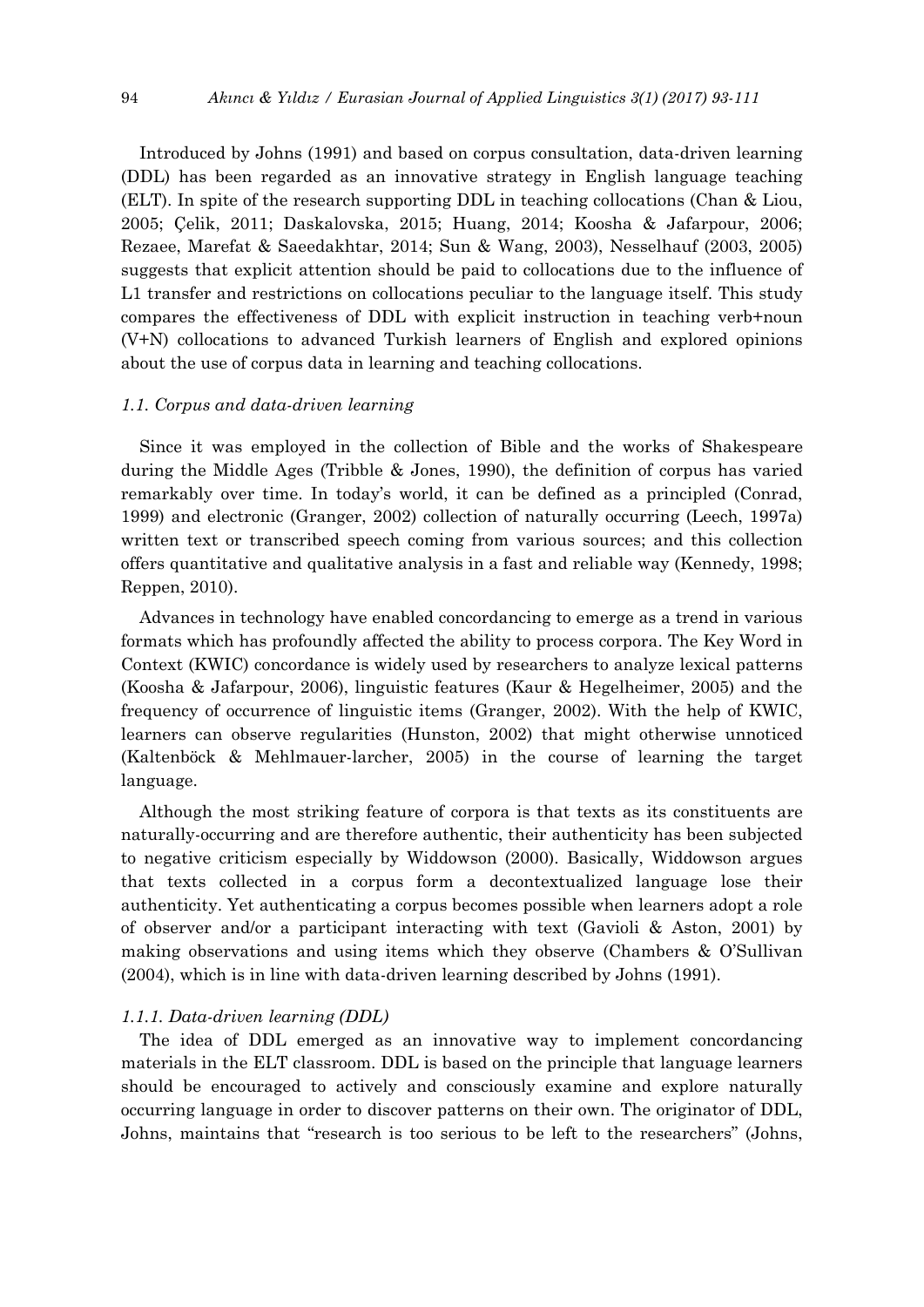1991, p. 2); and that language learners are research workers whose learning is driven by access to authentic linguistic data (Johns, 1994). Leech (1997b, p. 3) makes the point that "teaching is a natural extension of research" and claims that a corpus "enables the learner/student to explore, to investigate, to generalize, to test hypotheses; but it does not itself initiate or direct path of learning" (ibid, p. 5). Johansson (2007) perceives the learner as a researcher in accordance with ideas about language learning as an active process: he describes language learning as a process of hypothesis formation and hypothesis testing. In addition, Papp (2007) argues that hypothesis testing is based mainly on a process of comparison between learner's production and the target input. If there is a mismatch, the learner rejects her/his hypothesis and finally discards it. However, if there is a match between the production and the input, the hypothesis gains power and is finally confirmed.

Instead of assuming the role of language expert in charge of teaching and research, teachers in DDL undertake the role of facilitator (Cheng, Warren, & Xu-feng, 2003), assuming that learners need support and guidance from a teacher (Kaltenböck & Mehlmauer-Larcher, 2005). Through a careful selection of concordances, learners are guided to deduce differences in meaning, connotation and grammatical features of given linguistic items and acquire grammatical rules through exploration on the basis of lists with concordances rather than being taught the rule.

Mishan (2004) illustrates how a DDL task overcomes the problem of texts' authenticity that is lost in the process of transplantation. First, a corpus is used in line with the purpose for which it was designed: as a research source; second, learners are involved in goal-oriented tasks where the outcome is not pre-determined as opposed to conventional methods where the result or answer is known before the task is undertaken. Finally, a DDL task authenticates corpus data through the learners' interaction and engagement with it.

The effectiveness of corpus consultation in vocabulary teaching has been examined in a myriad of studies. The first controlled experiment was one by Steven (1991), a small-scale study measuring the effectiveness of consulting printouts from a corpus assembled from ELT course-books. The participants were found to be better at recalling words when cued by concordance lines. This study was extended by Cobb (1997) who conducted a small-scale within-group experimental study with 100 lowerintermediate first-year ESL learners at an Arabic-speaking university. Cobb investigated whether a computer concordance would stimulate and potentially rationalize off-line vocabulary acquisition by presenting target words in several contexts and in doing so promote transferring word knowledge to novel situations. The findings showed that concordances available on screen were more effective than other sources of lexical information. In addition, with the goal of solving the breadthdepth paradox, Cobb (1999) investigated the effectiveness of computerized concordances. The experimental group which utilized a corpus was more successful at supplying new words in gaps in a novel text in addition to gaining definitional knowledge. Analyzing the learning process and the strategies employed by EFL learners using concordancing tools, Sun's (2003) findings indicated that prior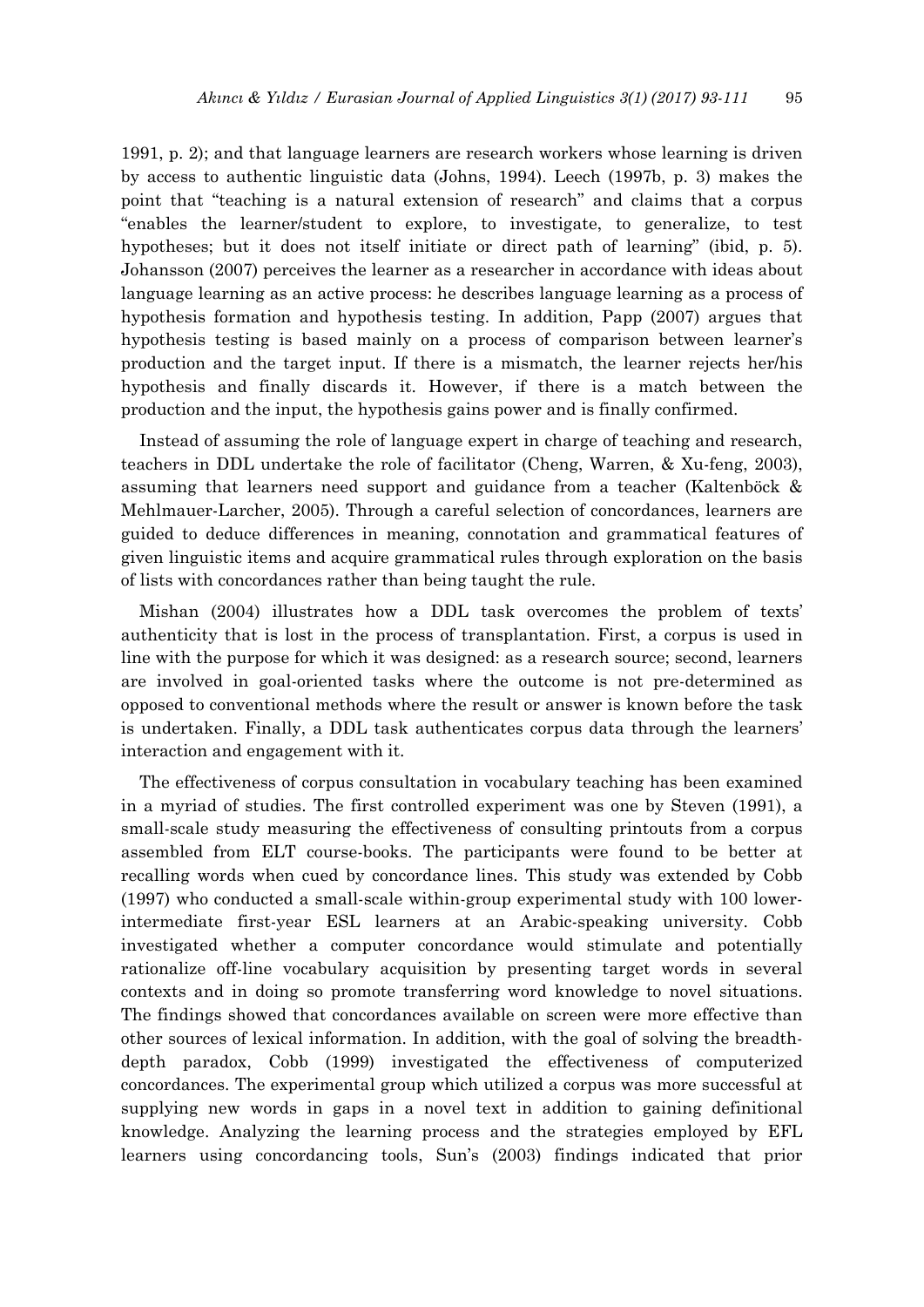knowledge, cognitive skills, teacher intervention, and skill in using concordances play a significant role. Aiming to reveal the effectiveness of concordance lines on the discovery of language patterns, Boulton (2008) collected data from 113 adult EFL learners consulting concordance lines to learn phrasal verbs. A significant improvement was observed in the post-test results, suggesting that consulting concordance lines was beneficial. In a context of Turkish learners of English, Çelik (2011) tested the effectiveness of DDL in teaching academic words and prepositional phrases. The data were collected from 68 EFL learners at Faculty of Medicine who either studied the target lexical items through web-based concordancing activities (DDL group) or online dictionary use method in a 5-session study. Although the results did not reveal a significant difference between the two groups on post-tests, the DDL group had significantly higher scores in retention tests. Similarly, in a context of Chinese learners majoring in English, Huang (2014) found that paperbased concordance group had a better performance than dictionary use group in using collocational and colligational patterns in their writing. However, some difficulties related to the unfamiliar vocabulary and cut-off sentences in the paper-based corpus were reported in the study.

As can be seen, DDL based on corpus consultation and implicit learning can be beneficial in teaching vocabulary. However, the effectiveness of using corpus in teaching lexical items such as collocations is not obvious, and because such items create a huge deal of difficulty due to L1 transfer and extant restrictions of the language itself, explicit teaching may be required. In the following section, the importance of collocations will be explained along with the challenges encountered by language learners and teachers.

## *1.2. Teaching and learning collocations*

With a wide range of meanings (some of them rather vague) (Nesselhauf, 2005), the term collocation is defined from two main perspectives: one leads to frequency-based approach and the other to a phraseological approach. Stated by Firth (1957) first and improved by Sinclair (1991), the frequency-based one is based on the occurrence of words at a certain distance with the distinction drawn between frequent cooccurrences and the ones that are not regardless of whether there is a syntactic relationship between the elements.

The phraseological approach was strongly influenced by Russian phraseology and adopted by Cowie, Mel'cuk F. J. Hausmann in the fields of lexicography and/or pedagogy (Nesselhauf, 2005). This approach features two types of combinations: formulae, the ones with pragmatic functions; and composites, the ones with syntactic functions (Cowie, 1994). Distinctions between these combinations are based on two criteria: transparency, and commutability or substitutability. While transparency deals with if the elements of a combination or the combination itself have literal or non-literal meaning, commutability or substitutability concerns if the elements can be substituted with other words or not. Nesselhauf (2005, p. 25) defines collocations as "a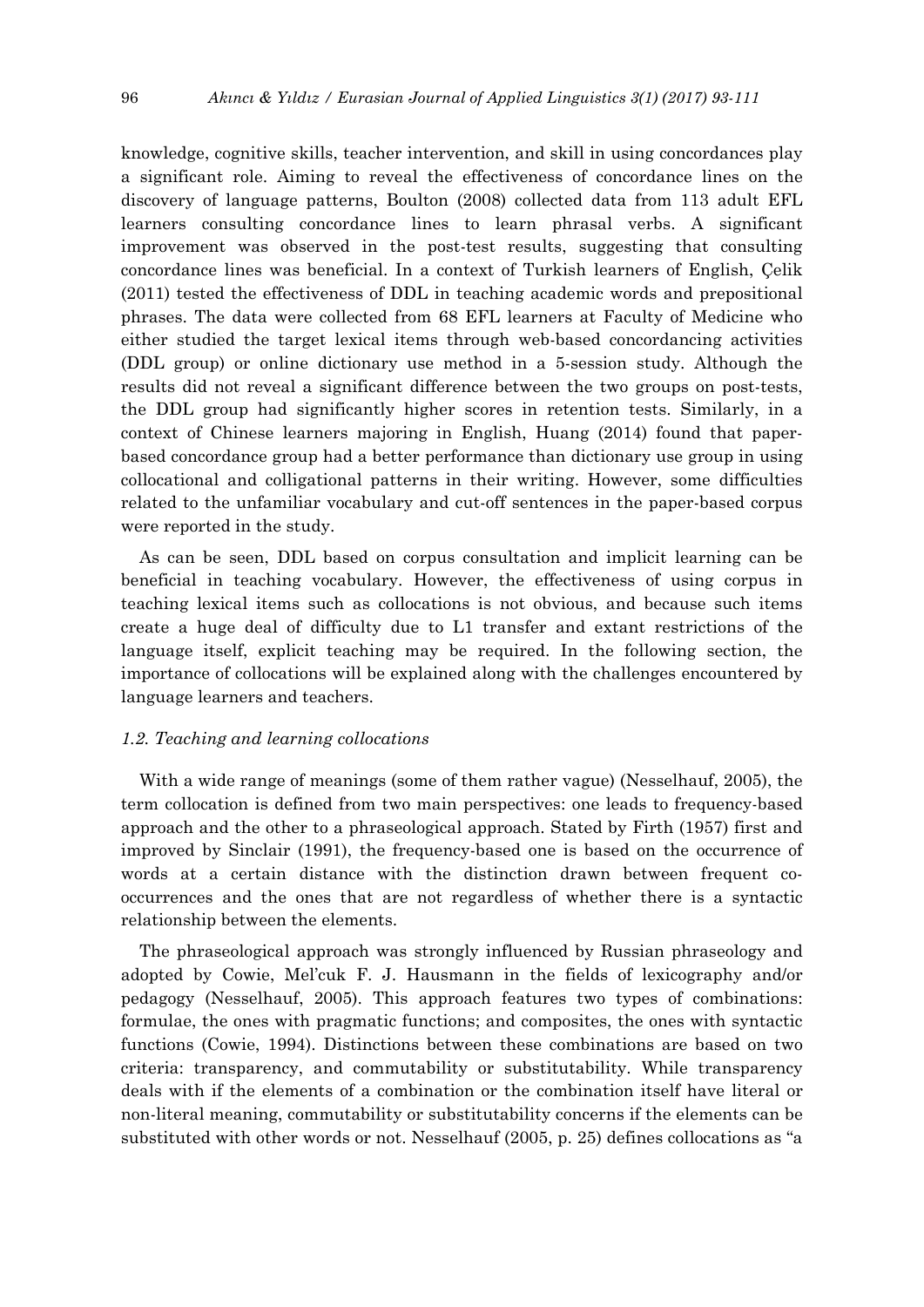type of word combinations in a certain grammatical pattern" and states that this type is used to refer to "an abstract unit of language and its instantiations in texts".

Among a pre-defined set of syntactic relations such as adjective+noun, noun+noun, and noun+verb; verb+(object) noun (V+N) is considered by Howarth (1998), Nesselhauf (2003, 2005) and Chan & Liou (2005) as the most essential one because they make up the communicative core of utterances by representing the propositional core of the fully formed clause; and they constitute dominant EFL weaknesses. In a further classification, V+N collocations include verb object (VO) e.g. *do harm*; verb+preposition+object (VPO) e.g. *deal with a problem*; verb+object+preposition+object (VOPO) e.g. *take smt into consideration*; verb+object+to+infinitive (VO + to + inf) e.g. *force sb to buy*; and verb + adverbial phrase (VA) like *jump out of the window* (Nesselhauf, 2005). In the present study, a phraseological approach is used for the definition of collocations, and Nesselhauf's classification of V+N combinations is adopted.

Many scholars argue that L2 learners have a strong need for the collocation knowledge due to its vitally important role in the production of the target language (Nation, 2001, Wray 2002, 2008). Learners tend to acquire words individually without taking notes of their immediate environment (Skehan, 1998). This leads to the production of unconventional combinations when non-native speakers (NNSs) lack awareness and have little understanding of the phraseological mechanisms of the language (Howarth, 1998). Upon encountering difficulty in producing collocations, L2 learners usually resort to synonymy and/or their L1 to overcome the barriers, but these can lead to mistakes that result in their sounding unnatural. Chang, Chang, Chen, & Liou (2008) propose that most collocation problems of L2 learners are related to L1 interference; and explain this by referring to split categories and direct translation from L1 to L2. A split category occurs when "two words in one language are covered by only one word in another language" (Chang et al. 2008, p.287). For example, the words "win" and "earn" own an overlapping Turkish and because of this shared translation, Turkish learners of English who lack a full understanding of collocation restrictions might produce an inappropriate V+N collocation, such as 'win a living'. Second, direct translation employed by L2 learners can create problems, especially when L1 language patterns interfere with their inferencing process (Natinger & DeCarrico, 1992). The learners might easily produce a miscollocation if one of the components of a collocation can be substituted by a similar word in line with their L1. Nesselhauf (2003, 2005) also argues that non-congruent collocations are more challenging for L2 learners. Furthermore, when there is no congruency between L1 and L2, delexical verbs (e.g. do, make, take, get, have) are observed in collocation mistakes because they have low lexical content and gain meaning from the lexical content of the words they collocate with (O'Keeffe, McCarthy & Carter, 2007). L2 learners also underuse some elements (e.g. boosters) and overuse others to create collocations (e.g. very in an adverbial phrase) to express their ideas (Fan, 2009; Granger, 1998; Siyanova & Schmitt, 2008) due to their inaccurate intuition regarding the existence of collocations; the result is foreignness or oddness in their L2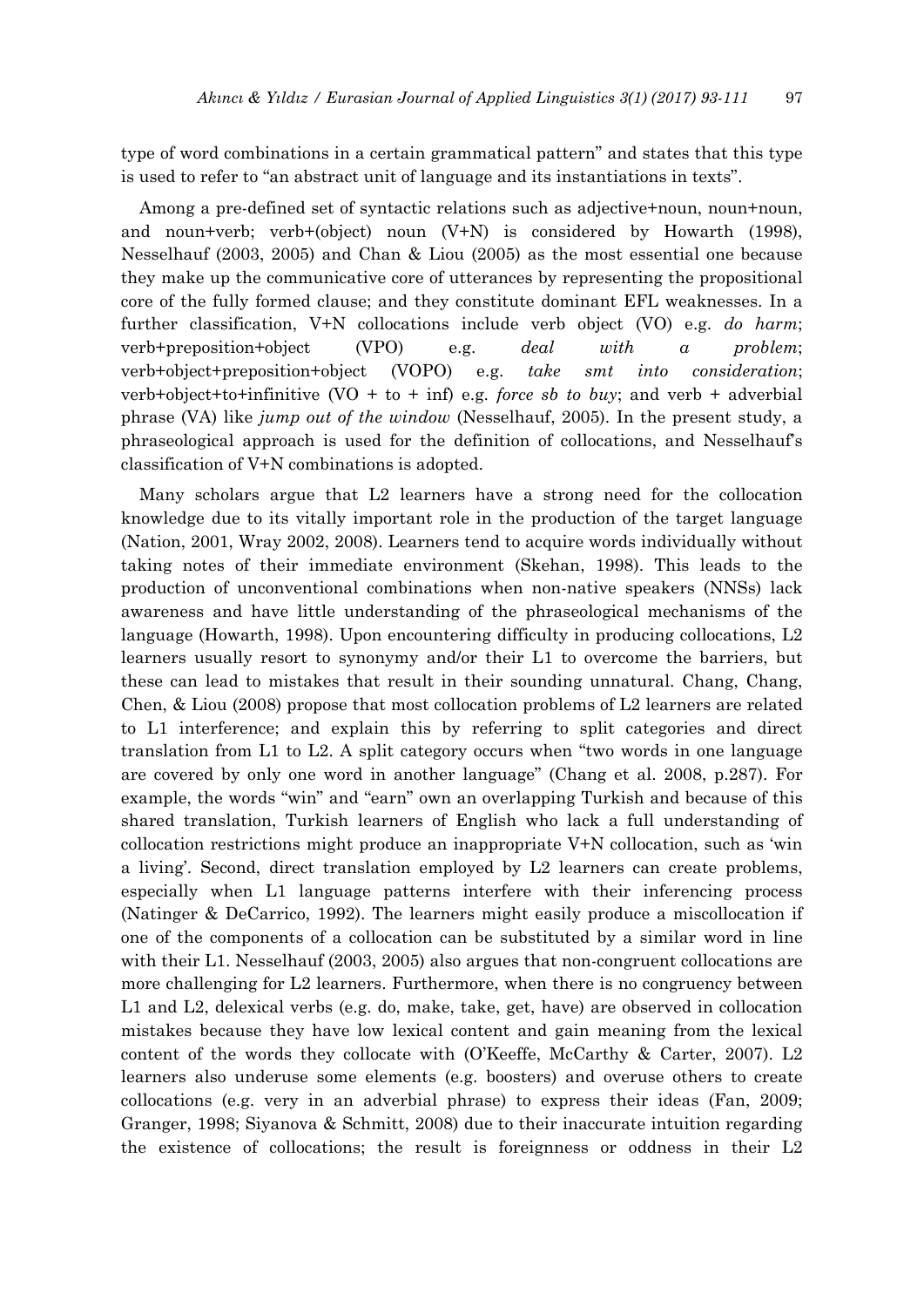production (Koosha & Jafarpour, 2006). So as to cross the intermediate plateau and approach to native-speaker norms, L2 learners need to improve their collocation knowledge, as advanced language production is closely related to and therefore necessitates the knowledge and correct use of collocations (Howarth, 1998; Conzett, 2000, Nation 2011).

Numerous studies have been conducted in the last fifteen years to explore efficient ways of teaching collocations to L2 learners using corpora. Sun & Wang (2003) were among the first to explore the use a concordancer to help EFL college students. Their findings indicated that, for teaching easier collocations, an inductive approach based on a corpus was more suitable than a deductive one but there was no significant difference in teaching difficult ones. Chan & Liou (2005) and Ang (2006) found that the corpus consultation can significantly increase learners' awareness about formulaic language and the participants in their study had positive attitudes towards corpus use, supported by the findings of Aşık, Vural and Akpınar (2016). Koosha & Jafarpour (2006) reveal that DDL is highly effective in the process of teaching and learning collocations. They found a relationship between the proficiency levels of learners and the use of collocations and determined that L1 had an effect on Iranian learners' production of English. Additionally, in a 15-session study, Rezaee et al. (2014) looked into the effects of concordancing on the receptive and productive performance of both lexical and grammatical collocations and explored the attitudes of their participants towards the use of concordancing. Concordancing was found to be more effective than traditional methods and was seen to help raise consciousness about the important role of collocations in language learning. In addition, investigating the role of corpus-based activities in learning verb-adverb collocations, Daskalovska (2015) found that participants employing corpus gained more collocation knowledge.

In sum, studies comparing DDL have discovered that DDL is either more effective than explicit instruction or as effective as explicit instruction on teaching collocations. Nesselhauf (2003, 2005), on the other hand, points out that it would be more effective to increase the emphasis on L1 and explicitly draw learners' attention to differences between L1 and L2 during instruction. However, there are very few studies examining the effectiveness of corpus consultation in teaching V+N collocations forming the communicative core of utterances and constituting dominant EFL weaknesses. In addition, opinions of learners exposed to both DDL and explicit instruction have not been explored. Therefore, this study aimed to compare three instruction types: DDL, explicit instruction, and a third method that combines DDL and explicit instruction, by measuring their effectiveness in teaching V+N collocations especially the ones in which L2 learners have difficulty because of the L1 interference.

## **2. The study**

#### *2.1. Research questions*

The present study aimed to investigate the following research questions: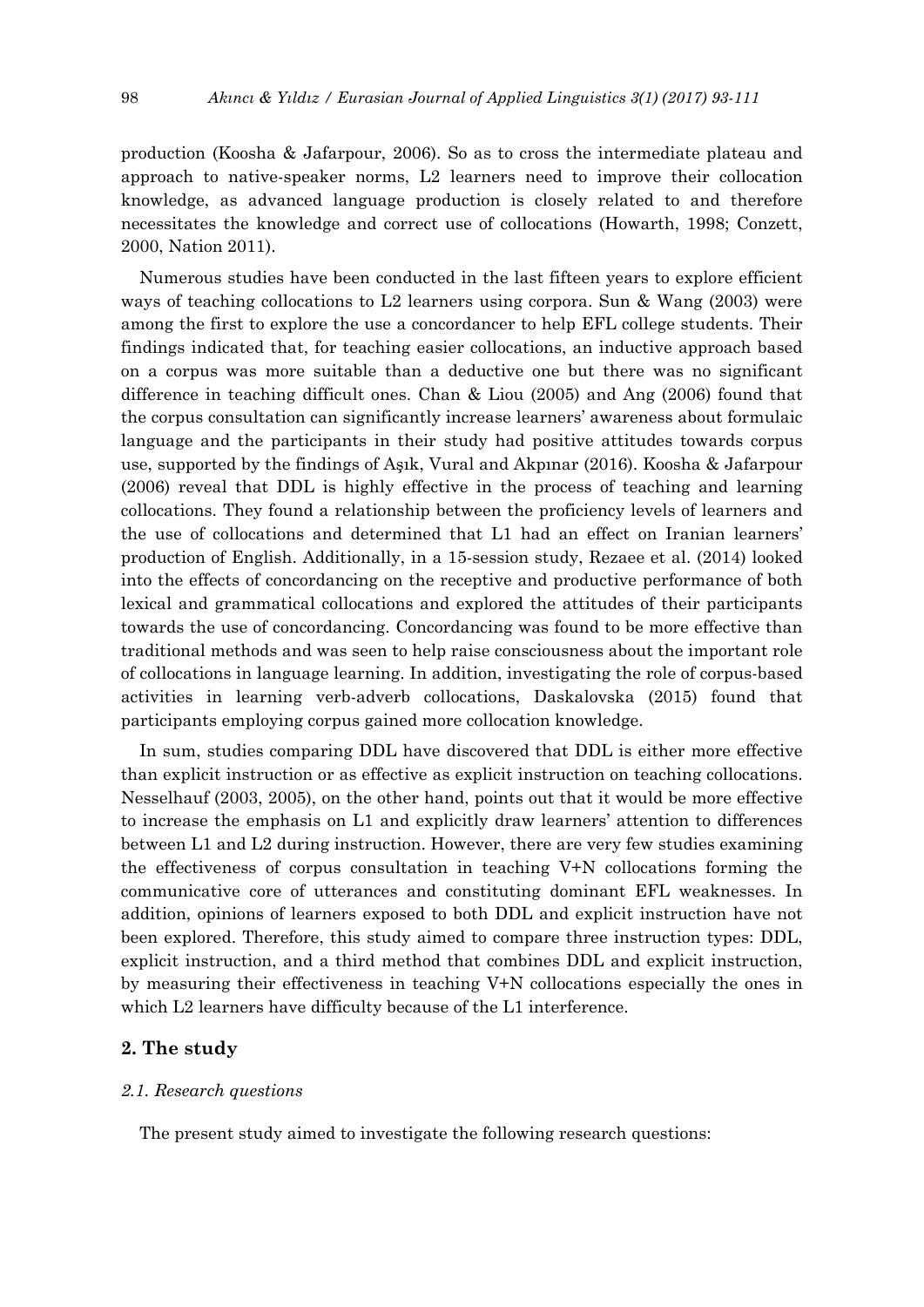- 1. Are there any differences between the DDL-Group, Explicit Group, and Combined-Group in their recognition accuracy of V+N collocations after the treatment?
- 2. Are there any differences between the DDL-Group, Explicit Group, and Combined-Group in their judgment on the acceptability of V+N collocations after the treatment?
- 3. What are the opinions of learners in DDL-Group and Combined-Group about corpus consultation in learning collocations?

We hypothesized that the DDL group would be better than other groups in their recognition accuracy (Hypothesis 1) and judgment on acceptability (Hypothesis 2) of V+N collocations after the treatment in line with the studies showing significant gains of corpus consultation in vocabulary learning (Çelik, 2011; Daskalovska, 2015; Koosha & Jafarpour, 2006; Rezaee et al. 2014; Sun & Wang, 2003). We also hypothesized that learners exposed to corpus consultation would have positive opinions about DDL in learning V+N collocations (Ang, 2006; Aşık et al. 2016; Chan & Liou, 2005).

#### *2.2. Participant characteristics*

Participants were 58 Turkish freshman ELT students enrolled in an English composition (EC) course offered by the ELT Program of an English-medium university in Turkey. Their ages ranged from 18 to 20 years. Of the 58 participants, 46 were female and 12 were male. Each had had to pass the university's English proficiency test in order to enroll in their major course of study. The minimum pass mark on this test is taken to be the equivalent of 79 on the TOEFL iBT.

In order to establish a balanced distribution of participants with different proficiency levels in each group, stratified random sampling was employed and participants were divided into three groups, each one of which received one of three instruction types: the first group was the DDL group (D-Group), 20 participants who were instructed using the DDL method; the second was the Explicit Instruction Group (EI-Group), 19 participants who were taught collocations through explicit instruction; and the last was the Combined-Group (C-Group), 19 participants who received instruction that combined DDL and explicit instruction. Data were collected from the C-Group for two reasons. First, collocation knowledge would help students to achieve the goals of the EC course. Second, advanced level learners could benefit from exploring the intricate semantic relationships between words revealed through concordancing (Gardner, 2007).

Participants were enrolled in one of the two different sections of the EC course. Each section was taught by a different instructor and met three hours per week for 13 weeks. The objective of the course was to improve students' ability to produce academic writing in English. Five follow-up laboratory sessions were held and the treatment was given during those sessions by the researcher of the current study.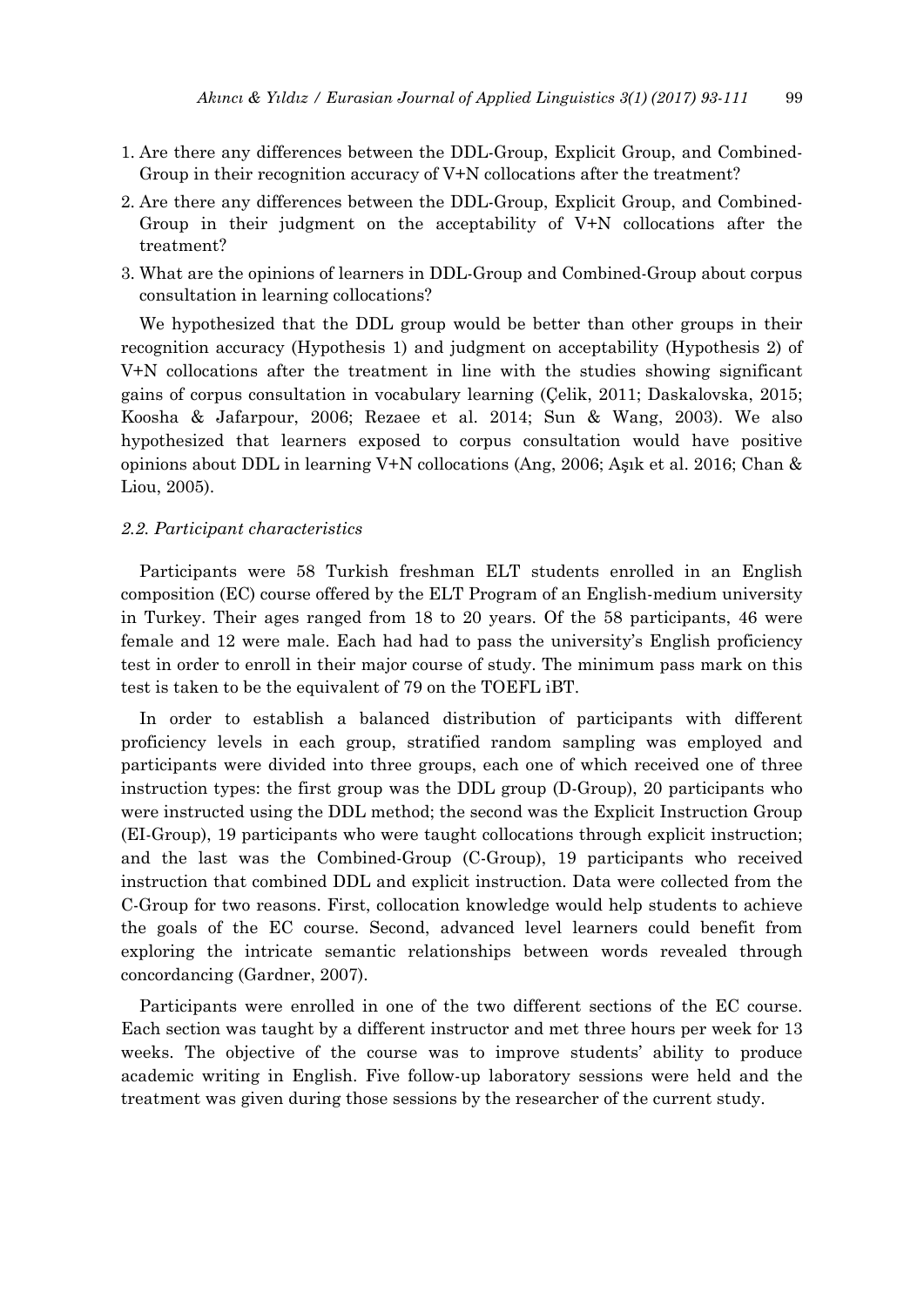During the course of the study, the participants who missed a session were excluded from the study. A total of 5 out of 20 participants were lost during the study, all from the EI-Group.

#### *2.3. Data collection procedures*

The British National Corpus (BNC) was used to prepare the worksheets for the EI-Group and to design the V+N collocation test and the collocation judgment test that were to be employed in the data collection procedure. Prior to the treatment, nouns whose collocating verbs that the students would work on had been chosen from the Oxford Collocations Dictionary for Students of English (2002), taking into account the possible role of L1 interference, specifically by taking split categories, direct translation and delexical verbs into consideration. Since, at the time of the data collection, there had been no research conducted on collocations that are difficult for Turkish learners of English to learn and produce because of L1 interference, the selection of the nouns was informed by discussions with the course instructors and ten other ELT instructors, all of whom had over five years' experience in the field.

The treatment was given over a period of five weeks, the first of which was allotted to training that was essential for the students to use the corpus (Aşık et al. 2016; Frankenberg-Garcia, 2012) and to be aware of the role of the collocation knowledge and L1 interference. Therefore, the number of the nouns covered in the first session was lower than the other weeks. The five sessions (each lasting 50 minutes) for the D-Group were conducted in a laboratory where each participant had access to a computer. The teacher listed the nouns on the board. The participants then engaged with the corpus to perform a research task (Mishan, 2004). They were asked to use the concordance to find and make a note of the collocating verbs for each noun written on the board: ones they had never used in writing or speaking before; ones they considered highly important; and/or ones that constituted non-congruent collocations. In this way, in their roles of observer and participant interacting with text (Gavioli & Aston, 2001), they became researchers (Johns, 1994). They were also asked to identify discrepancies between their usage of English and native-like patterns (Papp, 2007). The participants exchanged their findings with other learners dealing with the same task (Johns, 1994). The teacher, as a facilitator, guided the learners when they had difficulty (Cheng et al. 2003; Johns, 1994; Kaltenböck & Mehlmauer-Larcher, 2005). In light of the participants' findings, the collocating verbs were written next to the nouns listed on the board, producing a collocation list.

Five sessions (each lasting 50 minutes) were conducted in a conventional classroom for the EI-Group. The teacher, taking full responsibility (Chang & Liou, 2005) and assuming the role of a language expert, wrote on the board the same nouns that were given to the D-Group and then led a discussion on what verbs the participants used with the nouns under investigation. A list of collocations for each noun was created by the teacher in accordance with the list that the D-Group provided through completing a research task. The emphasis was on L1 interference, with the teacher spoon-feeding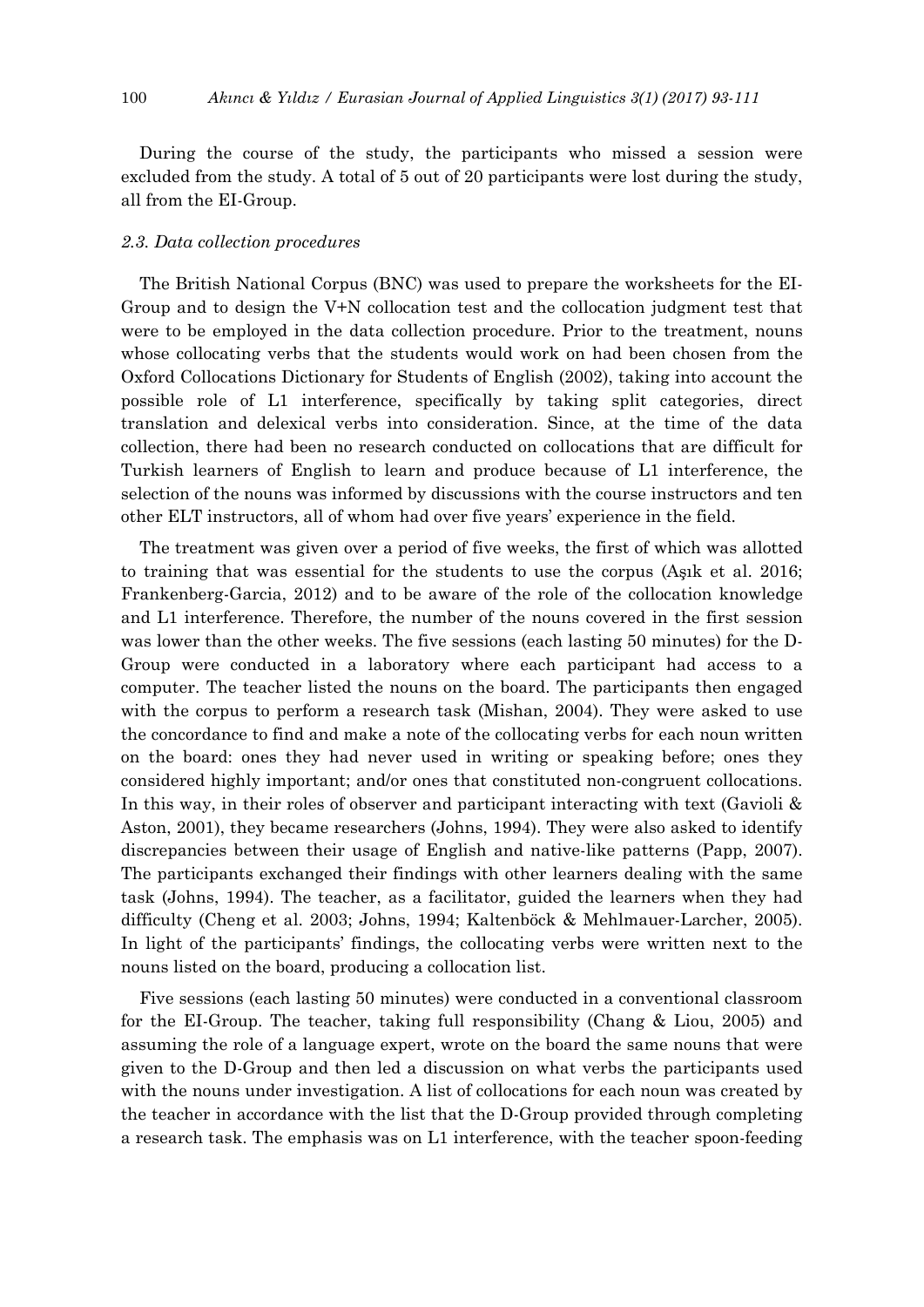the participants by showing the differences between L1 and L2 (Tribble & Jones, 1990). For each week, the researcher prepared a worksheet that consisted of paragraphs from the BNC with a relevant V+N collocation omitted. Participants were assigned to complete the worksheet by referring to the lists on the board (Koosha & Jafarpour, 2006). At the end of the session, the answers were given to the participants, illustrating that the outcome was pre-determined (Mishan, 2004). Combined Group (C-Group) received the same type of instruction as the D-Group did during the first three weeks of the experiment, and during the last two weeks, instruction mirrored what EI-Group received.

#### *2.4. Data collection instruments*

 To address the research questions of the study, the set of instruments used included a V+N collocation test, a collocation judgment test, a self-evaluation questionnaire and semi-structured interviews. The V+N collocation test developed to address the first research question explored whether there were any differences between the D-Group, the C-Group and the EI-Group in terms of recognition accuracy of collocations after the treatment. The collocation judgment test employed to answer the second research question examined whether there were any differences among the three groups in terms of their intuition about the acceptability of V+N collocations. The self-evaluation questionnaire and semi-structured interviews addressed the third research question, which pertained to the opinions of the participants about corpus consultation in learning collocations.

The V+N collocation test was developed by the researcher to measure to what extent participants had learned collocations. The test was based on the idea of Chan and Liou (2005) and Koosha and Jafarpour (2006) about measuring the knowledge of collocations. The test items were in a gap-fill format, with the first letter of the verb and a Turkish translation of the sentence provided. All sentences were from the BNC, and the translations were made by a professional Turkish interpreter of English and checked by three Turkish-English bilingual language teachers who were raised in an English speaking country. The test had 30 items all of which were sampled from the collocations taught during the 5-week lab sessions so as to assess whether participants had acquired the target V+N collocations as a result of instruction. The content of the items was based on the two criteria that can cause difficulty to Turkish learners of English: non-congruent V+N collocations (15 items), and split categories (15 items) (see an example below for each). Since the test drew on an authentic corpus of the target language use domain, it can be said to have content validity. The test was administered at the end of the experiment ( $\alpha$  = .742). Each correct answer was given one point (range 0-30).

An example for non-congruent criterion:

(Bir haftalık yağış kuraklığı giderdi.)

-A week of good rains has b the drought. (answer: broken)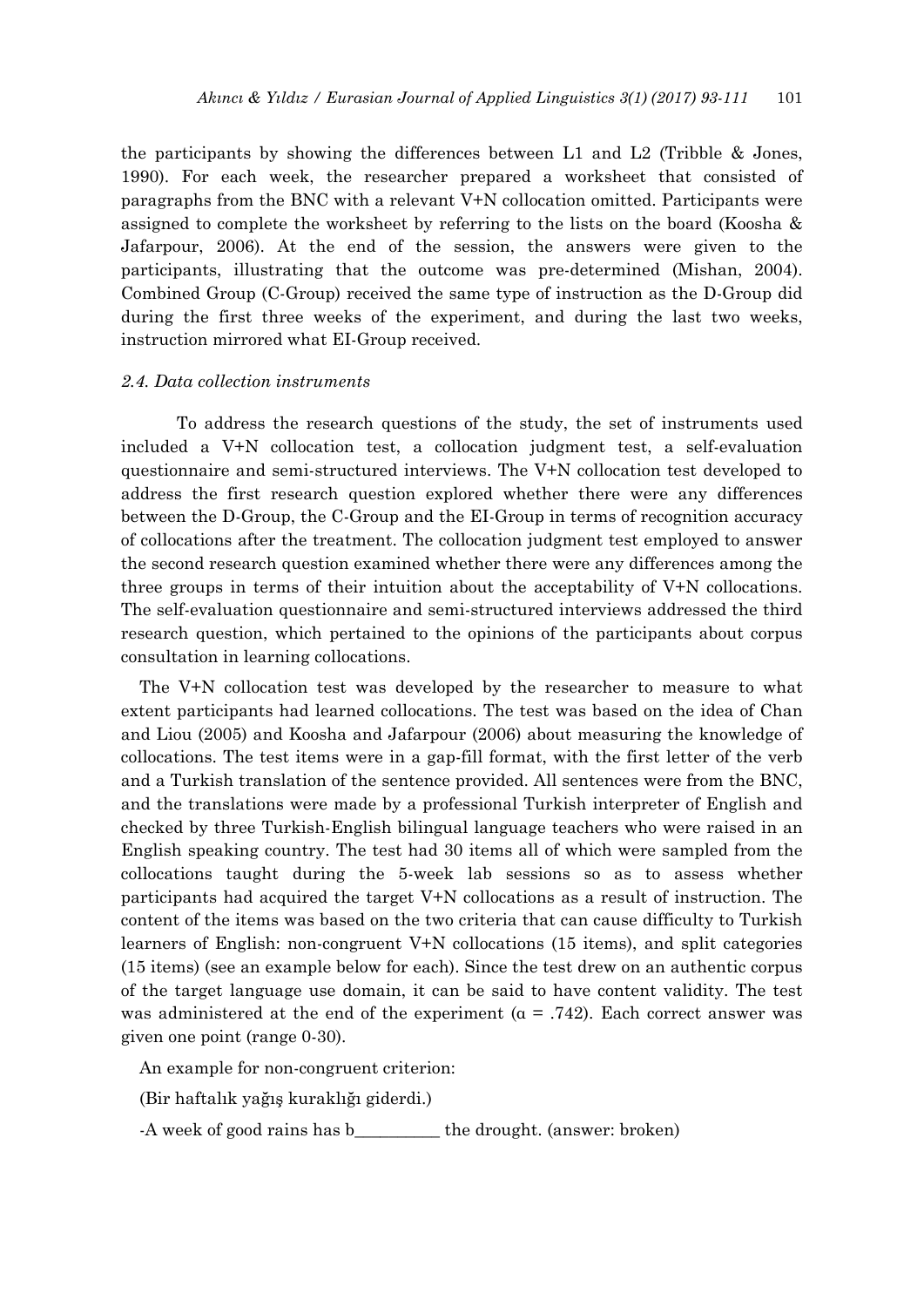An example for split category criterion:

(Bir monopolistin kar etmesi veya sosyal sorumlulukları olan bir organizasyonun zarar etmesi, ekonomik bir etkinliğin işareti olarak kabul edilmez.)

-The ability of a monopolist to e <u>profit</u>, or an organization with social responsibilities to make losses, is hardly to be taken as a signal of economic efficiency. (answer: earn)

The collocation judgment test was developed by the researchers to measure the extent to which participants' intuition about the acceptability of V+N Collocations was accurate. Granger's (1998) notion of acceptability or unacceptability of collocations was adopted. The items were in multiple-choice format, each with three options: 'acceptable', 'unacceptable', and 'I have no idea' (see an example below).

-We've got to strike the appropriate balance between doing what is best for the customer and what is best for us. (answer: acceptable)

- a. acceptable
- b. unacceptable
- c. I have no idea

All sentences were from the BNC. To create unacceptable items, the main verb of each sentence was replaced by a verb that made the sentence unacceptable. The unacceptable item was first examined in the BNC to determine whether it had an occurrence or not; four native-English-speaking students were then consulted on the acceptability of the items. Among the 33 items on this test, all were sampled from the collocations taught during the 5-week lab sessions. Out of the 33 items, 14 were unacceptable and 19 were acceptable. The content of the items was based on four criteria that can cause difficulty for Turkish learners of English: non-congruent V+N collocations (9 items), split categories (16 items), collocations using delexical verbs (2 items), and congruent collocations (6 items). The test was administered at the end of the experiment ( $\alpha = .367$ ). The option 'I have no idea' was considered wrong. Each correct answer was given 1 point (range 0-33).

A self-evaluation questionnaire with 18 items was constructed by the researchers to probe into the feelings of the participants about using corpus consultation in learning collocations. It was given only to the participants in the D-Group and the C-Group, because they were the ones exposed to corpus consultation. The items were divided into two sections: those dealing with how corpora can help L2 learners, and those that asked for participants' opinions about the use of corpora in the future. All the items were designed on a 5-point Likert scale (ranging from "strongly agree", 5 point to "strongly disagree", 1 point). Having questions based on similar content, both parts were analyzed together. For the two sections, the Cronbach alpha obtained from the responses of the 29 participants in the study was 0.87.

With the goal of getting a better understanding of what participants actually did during the study (Silverman, 2001) through examining their experiences, opinions,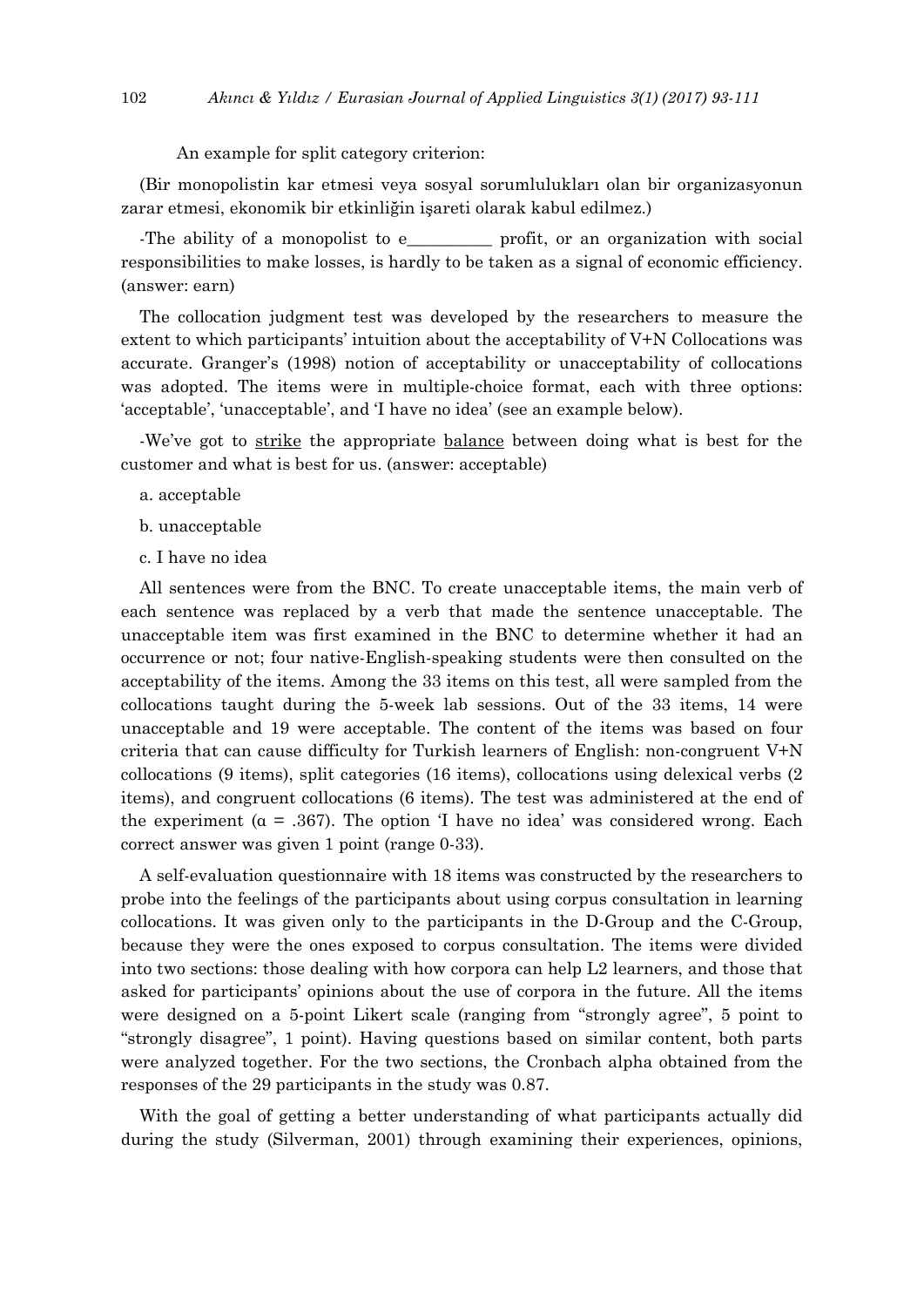feelings and knowledge of the participants (Patton, 2002); semi-structured interviews were used to probe the opinions of the participants about the use of a corpus as a research tool in general and its ability to facilitate the learning of V+N collocations. Seven participants from the D-Group and six from the C-Group were interviewed about various aspects of corpus consultation. The questions were similar to those Ang (2006) constructed for her study and arranged in a sequence from general to specific. They were designed by the researcher with the aim of promoting retrospective thinking on the goals of the lab sessions, whether the sessions helped to accomplish these goals, the advantages of using a corpus, to what extent the sessions contributed to the participants' English, the participants' learning style preferences and the effect of those preferences on the results, and the assistance they received. Each interview lasted approximately 15 minutes.

## **3. Results**

Prior to the treatment, the participants were randomly assigned to one of three levels of the independent variable in order to ensure that the groups were equal on all aspects. The Kruskal-Wallis test for language proficiency revealed no significant difference across the three groups:  $H(2) = .41$ , p  $> .05$ .

This result section is organized according to our three research questions.

## *3.1. Recognition accuracy of V+N collocations after the treatment*

The means and standard deviations for recognition accuracy of V+N collocations across the three groups are given in Table 1.

| Groups     | Mean | SD  | N  |
|------------|------|-----|----|
| EI-Group   | 15.3 | 3.7 | 15 |
| $C$ -Group | 13.6 | 4.6 | 19 |
| $D$ -Group | 10.5 | 3.9 | 19 |
| Total      | 12.9 | 4.3 | 53 |

Table 1: Means and standard deviations for V+N collocation accuracy scores

Table 1 shows that the EI-Group scored the highest and the D-Group scored the lowest on the test of recognition accuracy of V+N collocations. In order to determine whether there was a significant difference among the three groups, a one-way independent ANOVA was conducted. The normality assumption, assessed via a Shapiro-Wilk test, was sustained. The assumption of homogeneity of variance, checked through Levene's test, was sustained,  $F(2, 50) = 2, 168$ , p  $> .05$ , as well.

The ANOVA results showed that the recognition accuracy of V+N collocations across the three groups differed significantly,  $F(2, 50) = 7, 378, p < .05$ , partial  $\eta^2 =$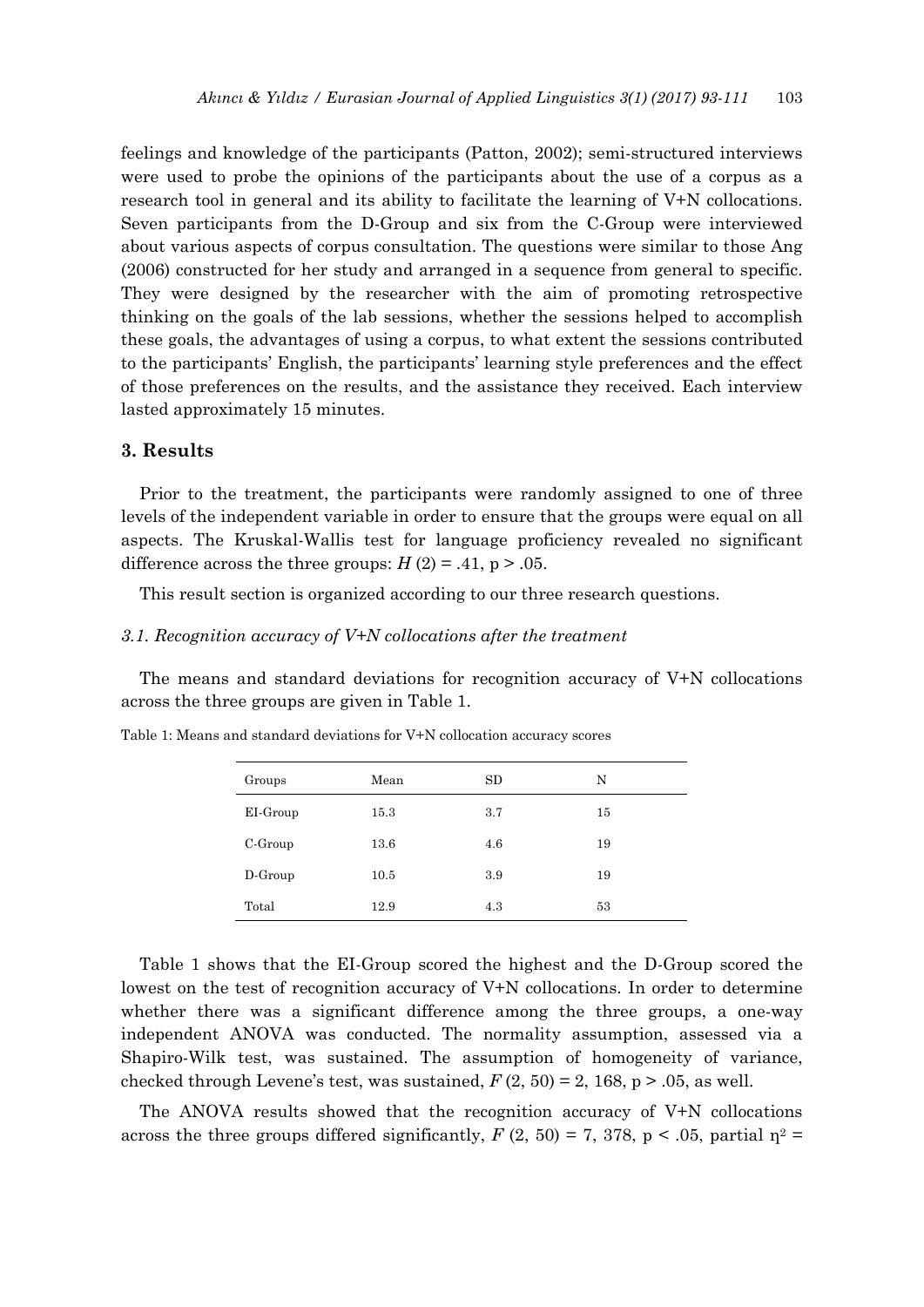.228. Bonferroni post hoc tests revealed a significant difference between the D-Group and the EI-Group, and between the D-Group and the C-Group, but not between the EI-Group and the C-Group.

#### *3.2. Participants' judgment on acceptability of V+N collocations after the treatment*

The means and standard deviations for the judgment of V+N collocations across the three groups are given in Table 2.

| Groups     | Mean | SD  | N  |
|------------|------|-----|----|
| EI-Group   | 19   | 2.6 | 15 |
| $C$ -Group | 18.3 | 3.2 | 19 |
| D-Group    | 16.3 | 2.5 | 19 |
| Total      | 17.8 | 3.9 | 53 |

Table 2: Means and standard deviations for collocation judgment scores

 Table 2 shows that the EI-Group scored the highest and the D-Group the lowest in their judgment of V+N collocations. In order to determine whether there was a significant difference among the three groups, a one-way independent ANOVA was conducted. The normality assumption, checked through a Shapiro-Wilk test, was sustained. The assumption of homogeneity of variance, assessed via Levene's test, was sustained,  $F(2, 50) = .857$ ,  $p > .05$ , as well.

 The ANOVA results indicated that the judgment of V+N collocations across the three groups differed significantly,  $F(2, 50) = 4, 455, p < .05$ , partial  $\eta^2 = .151$ . Bonferroni post hoc tests revealed a significant difference between the EI-Group and the D-Group, but not between the D-Group and the C-Group, or between the EI-Group and the C-Group.

The opinions of the participants about the use of corpus in learning and teaching collocations were addressed through a self-evaluation questionnaire and semistructured interviews.

## *3.3. Self-evaluation questionnaire*

Among the ways that corpora can help language learners, the participants indicated that corpora primarily help learners become aware of common uses of collocation in the target language  $(M=4.21)$ . They also indicated that corpora can help them (Item-2) to become aware of mistakes they make with collocations (M=4.10), to become aware of how collocations are used in the target language (M=4.07), to use frequently occurring collocations in their writing (M=3.59), and to obtain cultural information about the target language (M=3.14). The results also revealed that overall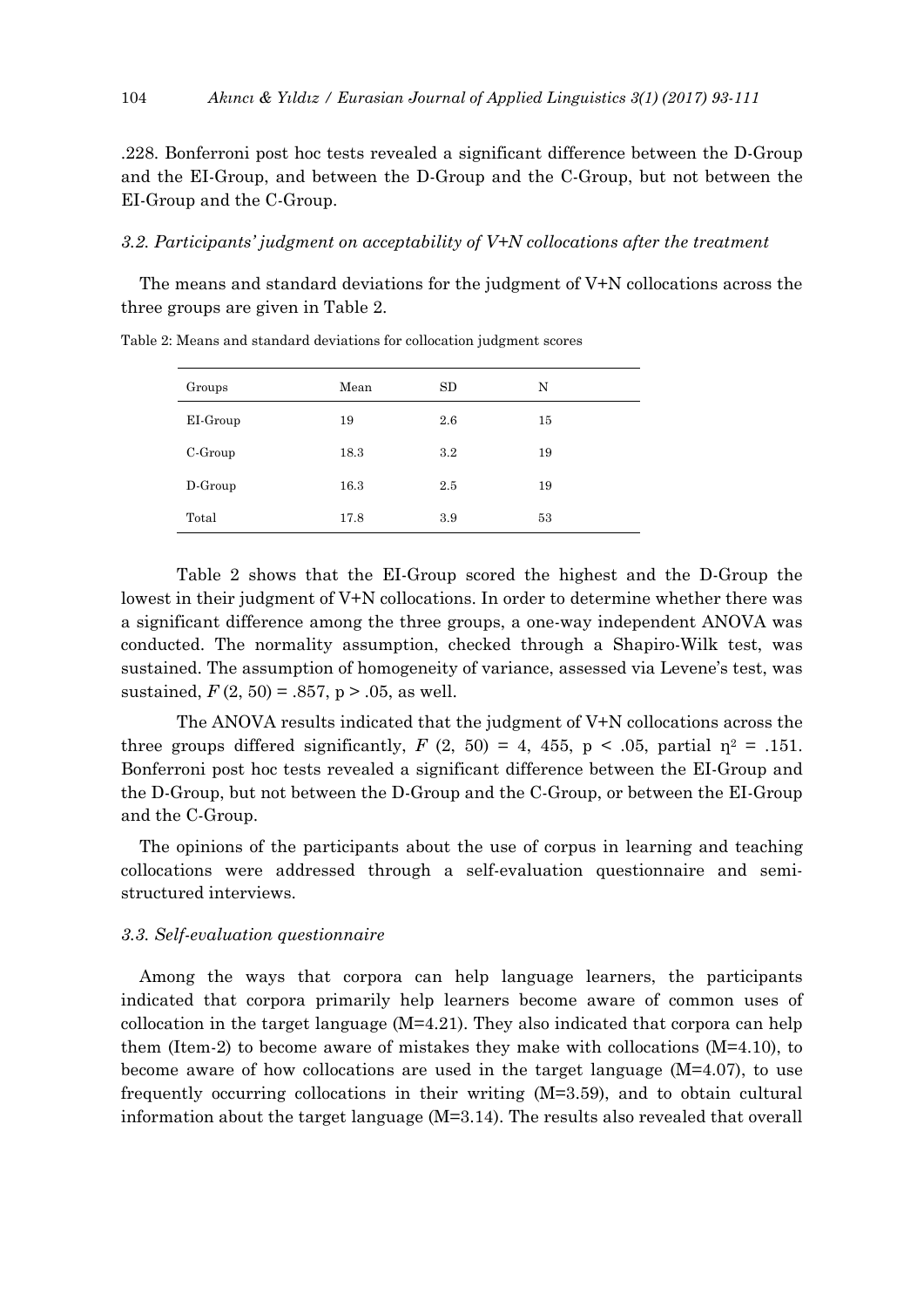there were more respondents who were in favor of using corpora for language learning (68.2%).

Since the participants were studying ELT as their major, they would be English language teachers after graduation. The results of the items about whether and how the participants would use corpora in the future revealed that they would use corpora mostly to explore the English language  $(M=4.14)$ . They would also encourage their colleagues to use corpora for their teaching (M=4.00). Additionally, they would use corpora to develop teaching materials (M=3.90); and make their students use corpora to explore the English language (M=3.76).

The analysis of the qualitative data obtained from the semi-structured interviews presented information on three central themes: the performance of the participants, improvement in English language skills, and learner autonomy. With respect to the performance theme, results revealed that two factors influenced the participants' performance in the study. The first factor was the research task, which in general was found to be motivating because the participants derived a certain pleasure from seeing their collocation mistakes and learning combinations that they had never used before. The other factor was the time of the laboratory sessions, which was the chief complaint of the participants in the D-Group, some of whom found 9 a.m. too early to concentrate on a research task.

The second theme that emerged from the interviews was the role of corpora in language learning, which had three categories. First, the participants commented on the usefulness of the corpus in improving their language skills, mainly for its being a reliable resource, having richness of vocabulary and providing context. Second, the participants emphasized the importance of the collocations in L2 proficiency, particularly in writing. Last, although they stated that they had benefited from the laboratory sessions, they highlighted that it could have been perfect if they had not encountered a problem with retention which was the third category.

The last emerging theme was labelled learner autonomy, because it was specifically about the learning strategies of the participants in the past and the strategies introduced in D-Group. From the explanations of the participants, it was induced that, prior to the experiment, they had all experienced explicit instruction in collocations. While some participants noted that the innovative strategy might have had a negative effect, others found the method more advantageous than explicit instruction. The participants in the C-Group who were exposed to both methods considered DDL more effective.

## **4. Discussion**

For the first research question, the findings showed that at the end of the laboratory sessions, the Explicit Instruction Group (EI-Group) and the Combined Group (C-Group) outperformed the DLL-Group (D-Group) in their recognition accuracy of V+N collocations. With respect to the second research question, the EI-Group outperformed the D-Group in terms of intuition about the acceptability of those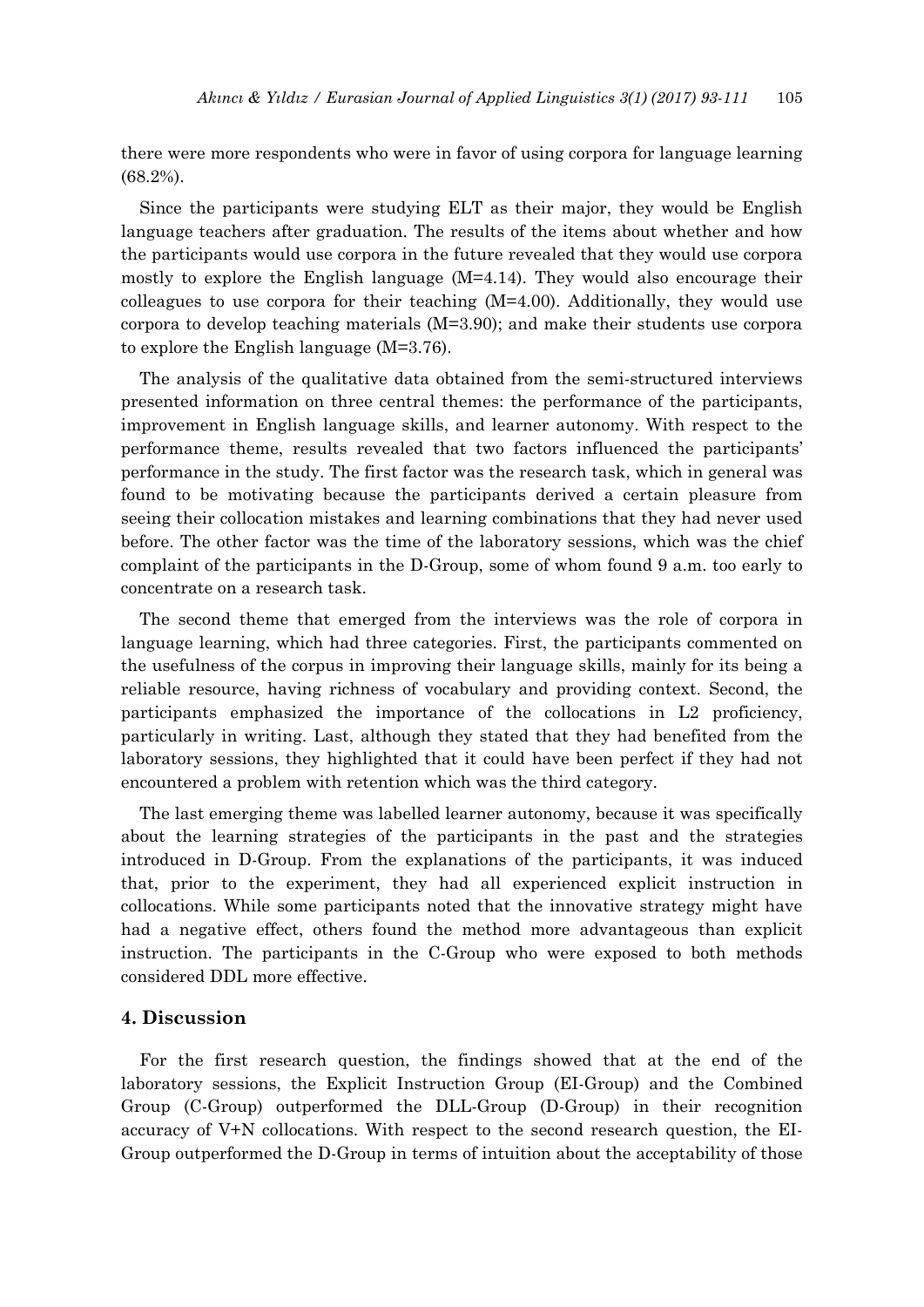collocations. The fact that the D-Group had the worst performance might be explained by two major issues discussed in the literature. First, as has been strongly stated by several scholars (e.g. Cheng et al, 2008; Howarth, 1998; Granger, 1998; Natinger & DeCarico, 1992; Nesselhauf, 2003, 2005; Siyanova & Schmitt, 2008), there is considerable L1 interference on some collocations, especially the non-congruent ones. Due to non-congruency, L2 learners are likely to make mistakes because they rely on their L1 resources. To solve the problem, Nesselhauf (2003) maintains that it is necessary to teach and learn collocations explicitly. Explicit teaching helps learners enhance their awareness, thereby enabling them to deal with possible L1 interference. Second, the nature of teaching practices focusing on input-based learning and avoiding explicit vocabulary teaching can cause collocation problems (Laufer & Waldman, 2011). Comments by the EI-Group and C-Group suggest that explicit instruction can make the process of learning collocations more memorable (Walker, 2011). The results somewhat correlate with the findings of Sun and Wang (2003) and Chan and Liou (2005) who indicate that explicit collocation instruction is effective in promoting EFL learners' collocation knowledge.

The low performance of the D-Group might also be explained by the novelty of using corpus. As highlighted by Kaur and Hegelhaimer (2005), the novelty of using a corpus can cause learners trouble in fully and productively exploiting the corpus. In addition, DDL, as an innovative strategy, is a method unfamiliar to learners whose educational background is shaped by deductive learning strategies. Therefore, activities designed in light of DDL do not automatically lead to efficient inductive learning in all learners (Sun, 2003; Vannestal & Lindquist, 2007). Also, Webb and Kagimoto (2009) argue that implicit learning of L2 collocations is a slow process requiring a huge deal of input and exposure; and Webb, Newton, and Chang (2013) suggest that the more learners encounter the same collocations, the better they learn.

The results concerning the first two research questions do not support the findings of Steven (1991), Cobb (1997, 1999), Koosha and Jafarpour (2006), Çelik (2011), Huang (2014), Rezaee et al. (2014), or Daskalovska (2015) with regard to the effective use of corpus in teaching vocabulary. However, it should be noted that the present study did not have the same experimental setting as those studies. Steven (1991) and Cobb (1997, 1999) did not examine collocations. Even though Koosha and Jafarpour (2006), Çelik (2011), Huang (2014) and Daskalovska (2015) investigated the effectiveness of corpus consultation in teaching collocations, the focus was on different types of collocations, not on V+N collocations. The length of exposure to concordancing, however, was longer in Rezaee et al. (2014) than the current study in examining verb+noun collocations.

Although DDL based on corpus consultation did not prove to be as effective as explicit instruction in the present study, the results of the self-evaluation questionnaire showed that the students were generally positive about DDL. They agreed that corpus consultation could increase their awareness of the common uses of collocation and of their collocation mistakes. These findings coincide with those of Yoon and Hirvela (2004), Chan and Liou (2005), Aşık et al. (2016). They also echo the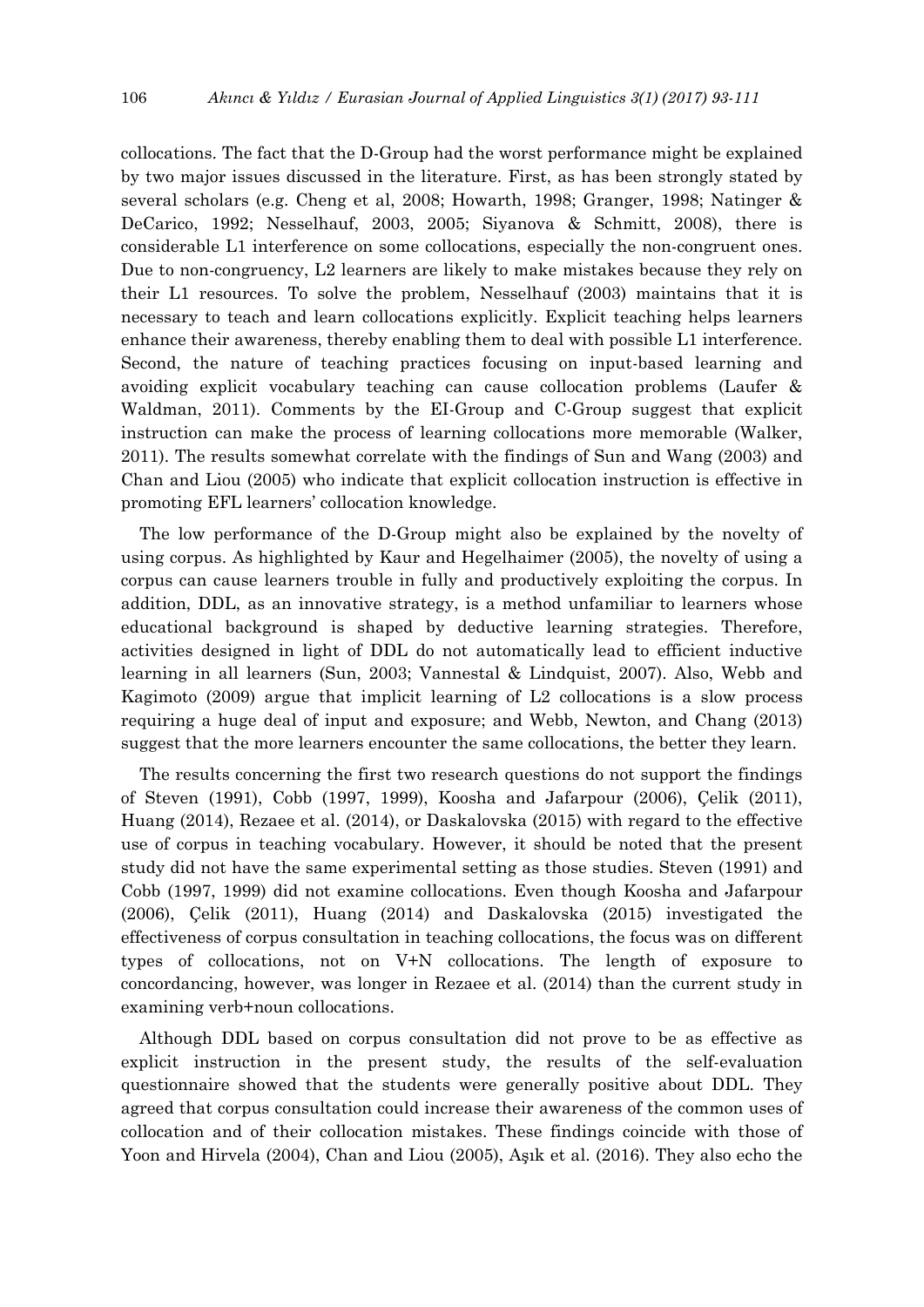findings of Huang (2014) and Rezaee et al. (2014), who reveal that the use of concordancing made participants realize they needed to pay more attention to collocations. What is more, the participants agreed that they would use corpora in the future to explore the English language for the accurate use of collocations. This finding supports the views of Tsui (2004) and Kaltenböck and Mehlmauer-Larcher (2005), who state that corpora can be an invaluable tool for answering the frequently asked questions of language teachers about collocations. However, as opposed to the findings of Yoon and Hirvela (2004) and Huang (2014), limited number of sentences, unfamiliar vocabulary and cut-off sentences were not reported by the participants of this study as problems encountered during corpus consultation.

The semi-structured interview data validated the self-evaluation questionnaire findings and offered more insights into the participants' assessment of the value of corpus consultation in teaching collocations. The interviews revealed that the participants realized the advantages of corpus consultation mentioned in the literature: being a reliable resource, having richness of vocabulary and giving context. This finding is in line with the views of Tribble and Jones (1990), Kennedy and Micelli (2001), Kaltenböck and Mehlmauer-Larcher (2005) and Huang (2014). The data also indicated that the participants were well aware of the role of collocations in language proficiency, which is also mentioned in the literature (e.g. Bahn & Eldaw, 1993; Granger, 1998; Howarth, 1998; Nesselhauf, 2003, 2005). Furthermore, apart from Sun's (2003) study that suggests prior knowledge, teacher intervention, cognitive skills, and concordancing skills as factors influencing the learning process and strategies in use, the interview data identified prior learning experiences of the participants as a significant factor influencing the effectiveness of corpus consultation.

Even though the results related to the first two research questions of the present study indicated that explicit instruction was more effective than DDL in teaching collocations, the interview data from the participants of the C-Group indicated that they found DDL more effective than explicit instruction. These results pose a striking contradiction, which might be explained by other findings from the interviews with respect to the time of the treatment to the D-Group and a retention problem. The performance of the D-Group might have been different if they had received the treatment later in the day and if an exercise to practice newly learned collocations had been done at the end of each session.

## **5. Limitations and suggestions for further research**

The present study is not without limitations, so the findings should be interpreted with caution. First, in the absence of a list of problematic collocations specific to Turkish learners of English, the researcher chose the nouns whose collocating verbs might be problematic for the participants of the present study to learn, based on his intuition, observations and prior experiences. For future research, English collocations that Turkish learners of English might have difficulty in learning and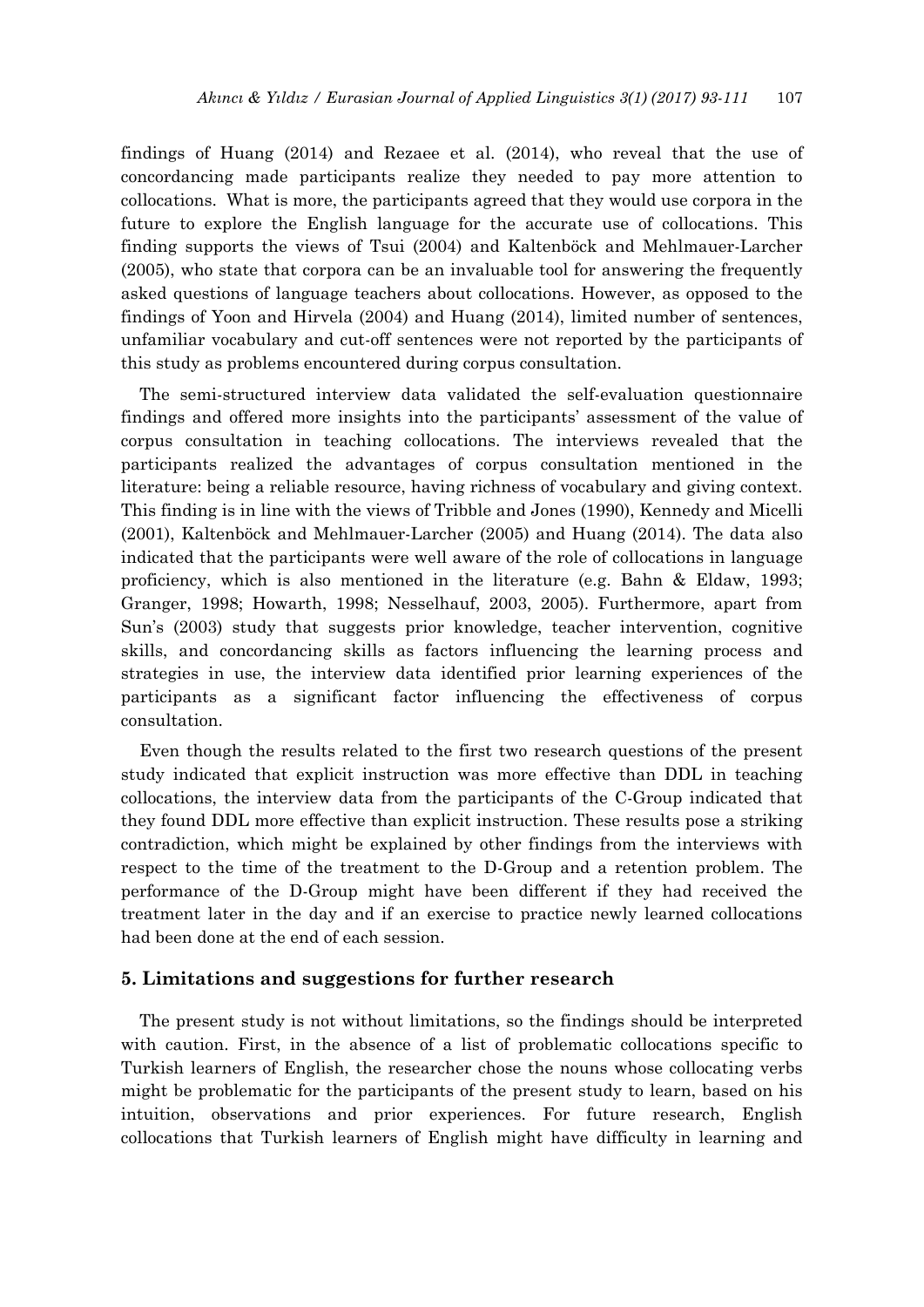producing due to L1 interference should be determined through an analysis of a Turkish learner corpus. Second, the D-Group and the EI-Group lacked compatibility with respect to in-class activities. While the EI-Group was given a gap-fill exercise at the end of each lab session, the D-Group was not given such an exercise due to time restrictions. In a future study, a follow-up exercise should be done at the end of each session across groups in order to establish complete compatibility. Third, the reliability of the collocation judgment test was low. Therefore, using tests with higher reliability in future research would yield more valid results. Fourth, since a pre-test was not administered, the overall collocation gains could not be investigated. In order to see the difference between entry performance and the final level of learners, a pretest could be used in a future study. Fifth, due to the institutional restrictions, the groups could not be given the same level of treatment at the same time of the day. Therefore, in a future study it would be worth giving treatment to each group at the same time of the day so as to make an accurate assessment of the effectiveness of each method in teaching collocations. Sixth, because of construction in the labs and the fact that the national holidays occurred during the semester, the study had to be conducted over only five class sessions. In a future study, it would be useful to explore the effectiveness of corpus consultation over a longer period of time. In this way, learners would also gain more familiarity with corpora and inductive learning strategies. Last, advanced level language learners from ELT department participated in the current study. A future study with participants with lower level language proficiency and/or from various disciplines would definitely contribute to the field.

#### **Acknowledgements**

This research was supported by the Boğaziçi University Research Fund Grant Number 08HD601.

#### **References**

- Ang, F. (2006). *Effectiveness of corpus consultation through concordancing on the formulaic academic language use of freshman ELT students*. Unpublished master's thesis, Bogazici University, Istanbul, Turkey**.**
- Aşık, A., Vural, A. Ş., & Akpınar, K. D. (2016). Lexical awareness and development through data driven learning: Attitudes and beliefs of EFL learners*. Journal of Education and Training Studies, 4*(3), 87-96.
- Boulton, A. (2008). Evaluating corpus use in language learning: State of play and future directions. Paper presented at the American Association of Corpus Linguistics. Provo, Utah
- Chambers, A. & O'Sullivan, Í. (2004). Corpus consultation and advanced learners' writing skills in French. *ReCALL, 16*(1), 158-172.
- Chan, T., & Liou, H. (2005). Effects of web-based concordancing Instruction on EFL students' learning of verb-noun collocations. *Computer Assisted Language Learning, 18*(3), 231-250.
- Chang, Y., Chang, S. J., Chen, H., & Liou, H. (2008). An automatic collocation writing assistant for Taiwanese EFL learners: A case of corpus-based NLP technology. *Computer Assisted Language Learning, 21*(3), 283-299.
- Cheng, W., Warren, M., & Xu-feng, X. (2003). The language learner as language researcher: Putting corpus linguistics on the timetable. *System*, *31*, 173-186.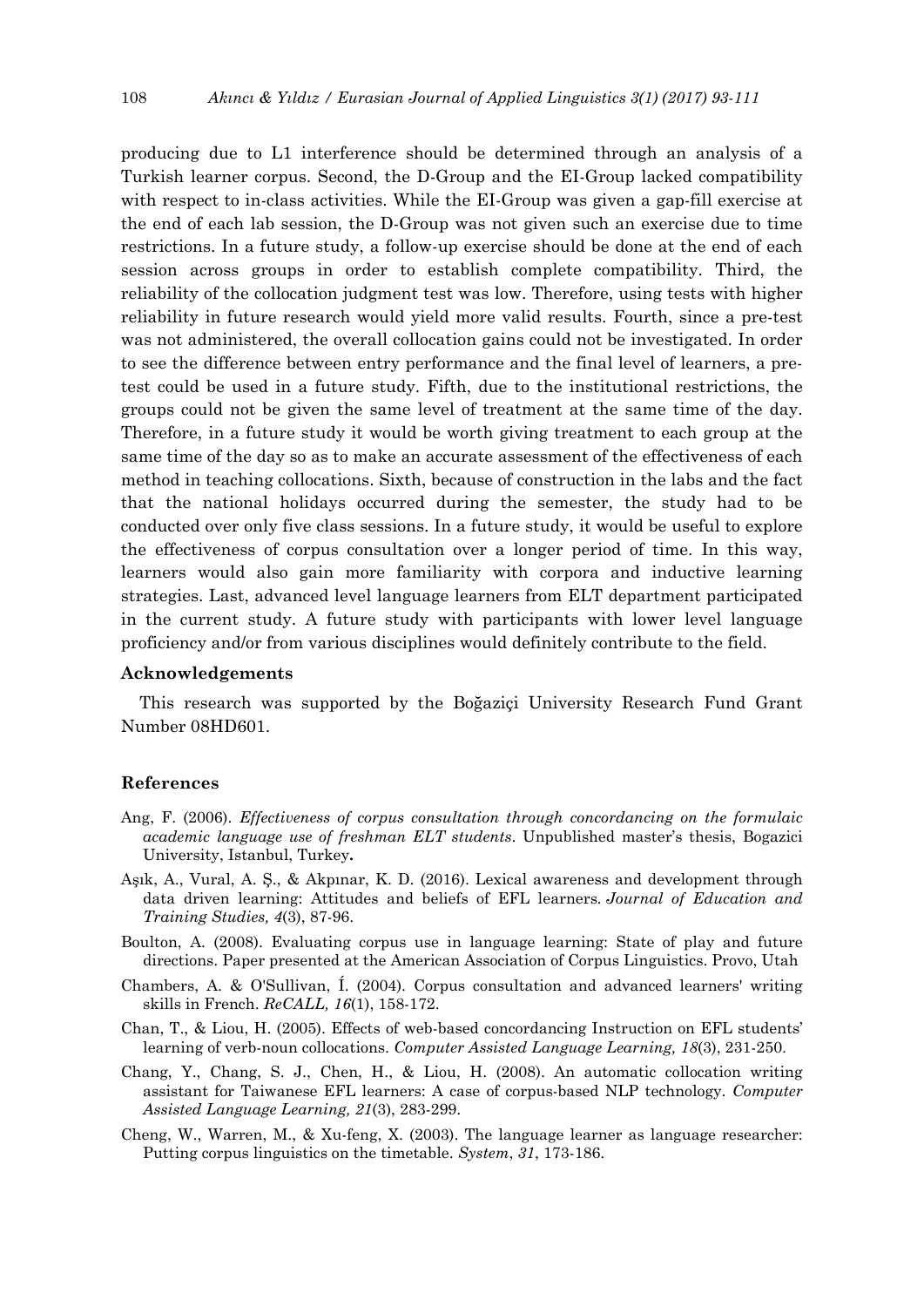- Cobb, T. (1997). Is there any measurable learning from hands-on concordancing? *System, 25*(3), 301–315.
- Cobb, T. (1999). Applying constructivism: A test for the learner as a scientist. *Educational Technology Research & Development, 47*(30), 15 – 31.
- Conrad, S. M. (1999). The importance of corpus-based research for language teachers. *System, 27*(1), 1-18.
- Conzett, J. (2000). Integrating collocation into a reading and writing course. In M. Lewis (Eds.), *Teaching collocation: Further developments in the lexical approach* (pp. 70–86). London: Language Teaching Publications.
- Cowie, A. P. (1994). Phraseology. In E. A. Ronald (Eds.), *The encyclopedia of language and linguistics* (pp. 3168– 3171). Oxford: Pergamon.
- Çelik, S. (2011). Developing collocational competence through web based concordance activities. *Novitas-ROYAL (Research on Youth and Language), 5*(2), 273-286.
- Daskalovska, N. (2015). Corpus-based versus traditional learning of collocations. *Computer Assisted Language Learning, 28*(2), 130-144. **http://doi.org/b4th**
- Fan, M. (2009). An exploratory study of collocational use by ESL students A task based approach. *System, 37*, 110-123.
- Firth, J. (1957). *Papers in linguistics*. Oxford: Oxford University Press.
- Frankenberg-Garcia, A. (2012). Learners' use of corpus examples. *International Journal of Lexicography, 25*(3), 273–296. **http://doi.org/b4tj**
- Gardner, D. (2007). Validating the construct of word in applied corpus-based vocabulary research: A critical survey. *Applied Linguistics*, *28*(2), 241-256.
- Gavioli, L., & Aston, G. (2001). Enriching reality: Language corpora and language pedagogy. *ELT Journal, 55*(3), 238-46.
- Granger, S. (1998). Prefabricated patterns in advanced EFL writing: Collocations and formulae. In A.P. Cowie (Eds.), *Phraseology: Theory, analysis, and applications* (pp. 79– 100). Oxford: Oxford University Press.
- Granger, S. (2002). A bird's eye view of learner corpus research. In S. Granger, J. Hung, & S. Petch-Tyson (Eds.), *Computer learner corpora, second language acquisition and foreign language teaching* (pp. 3–33). Philadelphia, PA: John Benjamins.
- Howarth, P. (1998). The phraseology of learners' academic writing. In A. P. Cowie (Eds.), *Phraseology: Theory, analysis, and applications* (pp. 161–186). Oxford: Oxford University Press.
- Huang, Z. (2014). The effects of paper-based DDL on the acquisition of lexico-grammatical patterns in L2 writing. *ReCALL, 26*(02), 163-183.
- Hunston, S. (2002). *Corpora in applied linguistics*. Cambridge: Cambridge University Press.
- Johansson, S. (2007). Using corpora: from learning to research. In E. Hidalgo, L. Quereda, & J. Santana (Eds.), Corpora in the foreign language classroom: Selected papers from the sixth international conference on teaching and language corpora (TaLC 6), University of Granada, Spain, 4-7 July, 2004 (pp. 17-28). Amsterdam; New York, NY : Rodopi.
- Johns, T. (1991). Should you be persuaded: Two examples of data-driven learning materials. Classroom concordancing. *ELR Journal, 4,* 1–16.
- Johns, T. F. (1994). From printout to handout: Grammar and vocabulary teaching in the context of data-driven learning. In T. Odlin (Eds.), *Perspectives on pedagogical grammar*  (pp. 293-313). New York: Cambridge University Press.
- Laufer, B., & Waldman, T. (2011). Verb-noun collocations in second language writing: A corpus analysis of learners' English. *Language Learning, 61*(2), 647-672.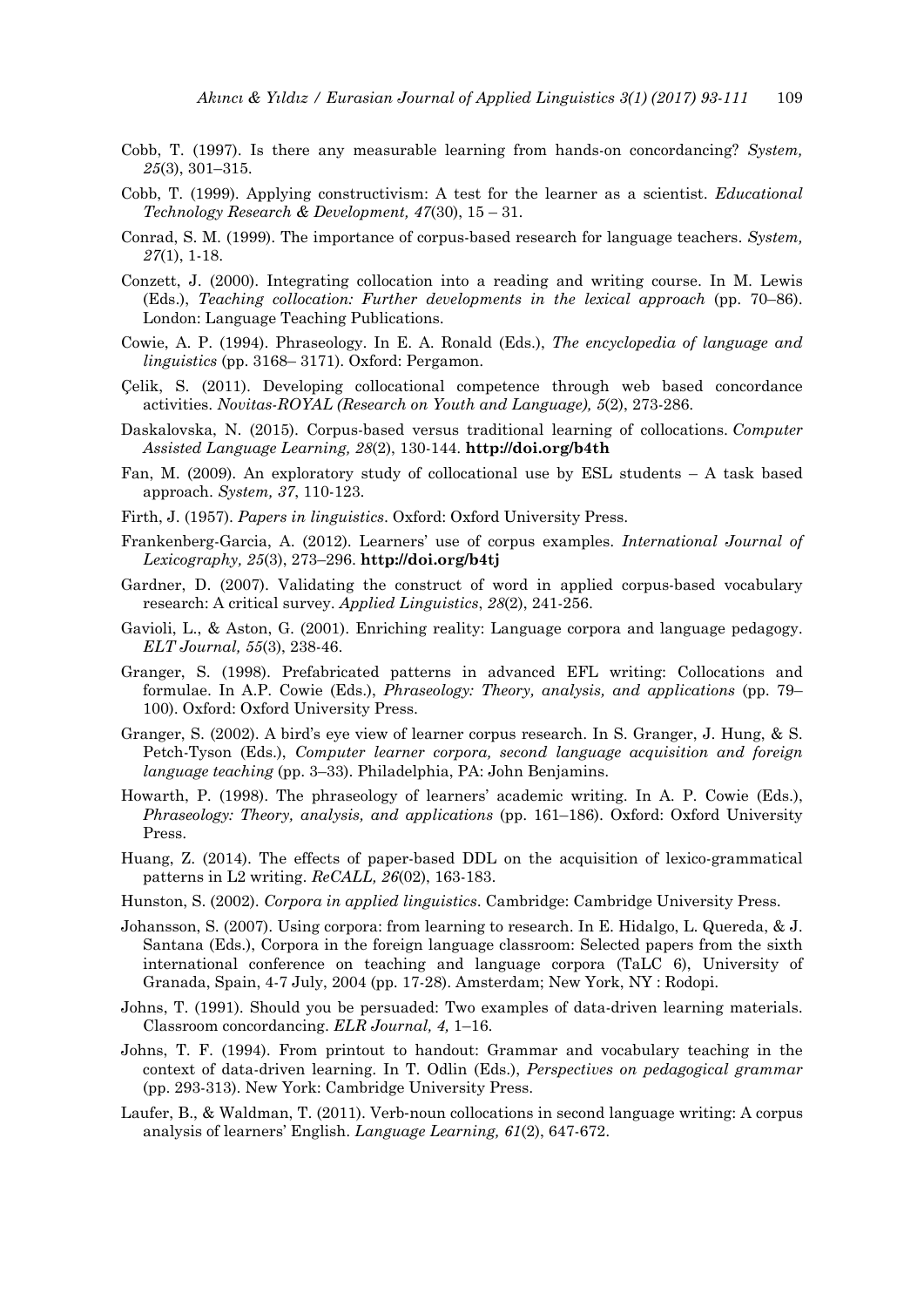- Leech, G. (1997a). Introducing corpus annotation. In R. Garside, G. Leech, & T. McEnery (Eds.), *Corpus annotation: Linguistic information from computer text corpora* (pp. 1-18). Harlow, Essex: Addison-Wesley.
- Leech, G. (1997b). Teaching and language corpora: A convergence. In A. Wichmann, S. Fligelstone, T. McEnery, & G. Knowles (Eds.), *Teaching and language corpora* (pp. 1-23). New York. Addison Wesley Longman Inc..
- Kaltenböck, G., & Mehlmauer-larcher, B. (2005). Computer corpora and the language classroom: On the potential and limitations of computer corpora in language teaching. *ReCALL, 17*(1), 65-84.
- Kaur, J., & Hegelheimer, V. (2005). ESL students' use of concordance in the transfer of academic word knowledge: An exploratory study. *Computer Assisted Language Learning, 18*(4), 287-310.
- Kennedy, G. (1998). *An introduction to corpus linguistics*. London: Longman.
- Kennedy, C., & Miceli, T. (2001). An evaluation of intermediate students' approaches to corpus investigation. *Language Learning & Technology, 5*(3), 77–90.
- Kita, K., & Ogata, H. (1997). Collocations in language learning: Corpus-based automatic compilation of collocations and bilingual collocation concordancer. *CALL, 10*(3), 229–38.
- Koosha, M., & Jafarpour, A. A. (2006). Data-driven learning and teaching collocation of prepositions: The case of Iranian EFL adult learners. *The Asian EFL Journal Quarterly, 8*(4), 192-209.
- Mishan, F. (2004). Authenticating corpora for language learning: A problem and its resolution. *ELT Journal, 58*(3), 219–227.
- Nation, I. S. P. (2001). *Learning vocabulary in another language.* Cambridge: Cambridge University Press.
- Nattinger, J. R., & DeCarrico, J. D. (1992). *Lexical phrases and language teaching.* Oxford: Oxford University Press.
- Nesselhauf, N. (2003). The use of collocations by advanced learners of English and some implications for teaching. *Applied Linguistics, 24*, 223 – 242.
- Nesselhauf, N. (2005). *Collocations in a learner corpus*. Amsterdam: John Benjamins.
- O'Keeffe, A., McCarthy, M., & Carter, R. (2007). *From corpus to classroom: Language use and language teaching.* Cambridge: Cambridge University Press.
- Papp, S. (2007). Inductive learning and self-correction with the use of learner and reference corpora. In E. Hidalgo, L. Quereda, & J. Santana (Eds), *Corpora in the foreign language classroom: Selected papers from the sixth international conference on teaching and language corpora (TaLC 6), University of Granada, Spain, 4-7 July, 2004* (pp. 207-220)*.* Amsterdam; New York, NY: Rodopi.
- Patton, M. Q. (2002). *Qualitative research and evaluation methods*. Thousand Oaks, CA: Sage.
- Reppen, R. (2010). *Using corpora in the language classroom*. Cambridge: Cambridge University Press.
- Rezaee, A. A., Marefat, H., & Saeedakhtar, A. (2015). Symmetrical and asymmetrical scaffolding of L2 collocations in the context of concordancing. *Computer Assisted Language Learning, 28*(6), 532-549.
- Silverman, D. (2001). Interpreting qualitative data: Methods for analyzing talk, text and interaction. London: Sage.
- Sinclair, J. (1991). *Corpus, concordance, collocation*. Oxford: Oxford University Press.
- Siyanova, A., & Schmitt, N. (2008). L2 learner production and processing of collocation: A multi-study perspective. *Canadian Modern Language Review, 64*(3), 429-58.
- Skehan, P. (1998). *A cognitive approach to language learning*. Oxford: Oxford University Press.